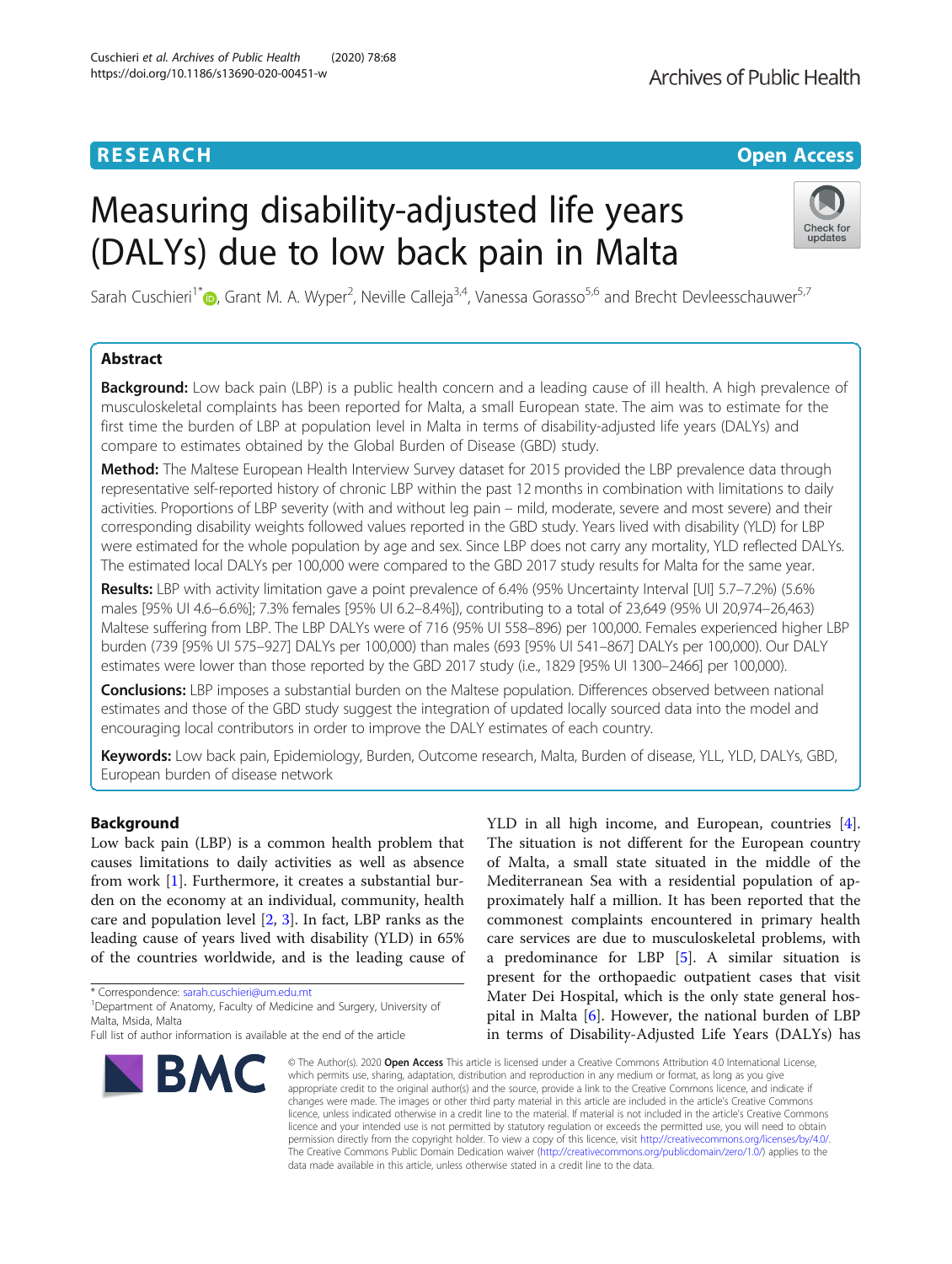never been estimated at a population level in Malta. DALYs are a standard metric used to quantify burden in terms of morbidity and mortality [\[7\]](#page-6-0). The primary aim of the study was to estimate the national burden of disease at a population level. These estimates were then compared to those reported by the Global Burden of Disease (GBD) study for Malta for benchmarking purposes.

## **Methods**

## Data sources

The Maltese European Health Interview Survey (EHIS 2014–2015) dataset was used to establish the prevalence of LBP in Malta. The sample population was composed of a random single staged stratified population by age (15 years and above), sex and geographical districts. The prevalence of LBP was assumed to be 0% below the age of 15 years. The study population was representative of the Maltese population, with a survey response rate of 52% [[8\]](#page-6-0). A weighting factor was applied to each individual in order to create representative population level estimates from the survey sample. The total adjusted population under study was of 4085 individuals ( $n =$ 2032 males) which represented 1% of the total Maltese population [\[8](#page-6-0)]. The Maltese population demographic data were obtained from the National Statistic annual report [\[9\]](#page-6-0). This was used to measure the prevalence of LBP at a population level by age-group and sex. The data source (Malta - EHIS) that was used to obtain the LBP prevalence by age-group and sex, combined the population aged 75 years and above as one entity. Hence, it was assumed that the prevalence of the study population making up the 75+ age-group was the same for the succeeding 5-year age-groups up till 90 years. The percentage was multiplied by the total Maltese population in each 5-year age-group (beyond 75 years) according to the National Statistics annual report. This gave an estimate of the Maltese adults suffering from LBP by 5 years age-group from 75 years to 90 years.

The LBP burden of disease model used in this study followed the same model that was used by the GBD 2017 study [[4](#page-6-0)]. The data was analysed using IBM SPSS<sup>®</sup> version 21 for Mac and Microsoft® Excel version 16 for Mac and R version 3.6.1 [[10\]](#page-6-0).

## Definitions

The prevalence of LBP was defined as those individuals that reported suffering from back pain in the last 12 months who also indicated a limitation in their daily activities in the Global Activity Limitation Indicator (GALI) instrument [\[11\]](#page-6-0). The pool of prevalent cases was then stratified by 5-year age-group and sex. These cases were furthermore sub-divided based on the GBD 2017 study health state model [[4](#page-6-0)]. This involved using proportional allocation to assign the prevalent cases into different health states which reflected categorical groups of severity of LBP defined as mild, moderate, severe and most severe. These proportions and their corresponding disability weights followed those reported by the GBD 2017 study as seen in Tables [1](#page-2-0) and [2](#page-2-0) [[4,](#page-6-0) [12\]](#page-6-0). According to the GBD 2017 study, LBP was defined as LBP with or without pain referred into one or both legs that lasts for at least 1 day. Following the GBD 2017 study protocol, this also involved a stratified split of health states between those that suffered LBP with leg pain, and those that suffered LBP without leg pain. In total the estimated number of prevalent cases of LBP was assigned to four different health states stratified by two sequelae, resulting in cases being distributed to eight different categories per age-group [[4\]](#page-6-0). This stratification was applied to the Malta specific EHIS data source to establish the prevalent cases of LBP by each of the different health states and age-groups.

#### Disability-adjusted life year estimation

The DALY is the metric used to quantify the burden of a disease. DALYs are a combination of YLD and years of life lost (YLL) due to premature death [\[7\]](#page-6-0). In burden of disease studies, LBP is assumed not to carry any mortality, hence estimates of YLD are equivalent to DALY [[13](#page-6-0)].

Considering the different severity proportions of LBP (with and without leg pain) the cases in each sub-group were estimated. The corresponding YLD for each subgroup and severity were then calculated by multiplying the number of prevalent cases with the respective disability weights. The total YLD was calculated as the sum of the health state specific YLD. The same principle was applied to calculate the YLD for each age-sex category. We used 100,000 Monte Carlo simulations to propagate the uncertainty in the prevalence estimates and disability weights. Resulting probability distributions were summarized by their mean and a 95% uncertainty interval (UI) defined as the distribution's 2.5th and 97.5th percentile. The uncertainty in the age and sex specific prevalence estimates was characterized as a  $Beta(x, n - x)$  distribution, with x corresponding to the number of individuals with LBP in the agesex group, and  $n$  to the corresponding total number of individuals. The uncertainty in the disability weights was characterized by fitting a Beta distribution to the disability weights' mean and 95% confidence interval, using the beta Expert function in the R prevalence package [\[14](#page-6-0)].

Comparisons of point estimates were made to the LBP DALYs reported by the GBD 2017 study for Malta for the year 2015, and the number of prevalent cases were assessed against the  $95\%$  UIs [\[4](#page-6-0)]. All estimates are presented by five-year age-group and sex.

## Results

The prevalence of LBP with daily activity limitations was 6.4% (95% UI 5.7–7.2) (5.6% [95% UI 4.6–6.6] for males;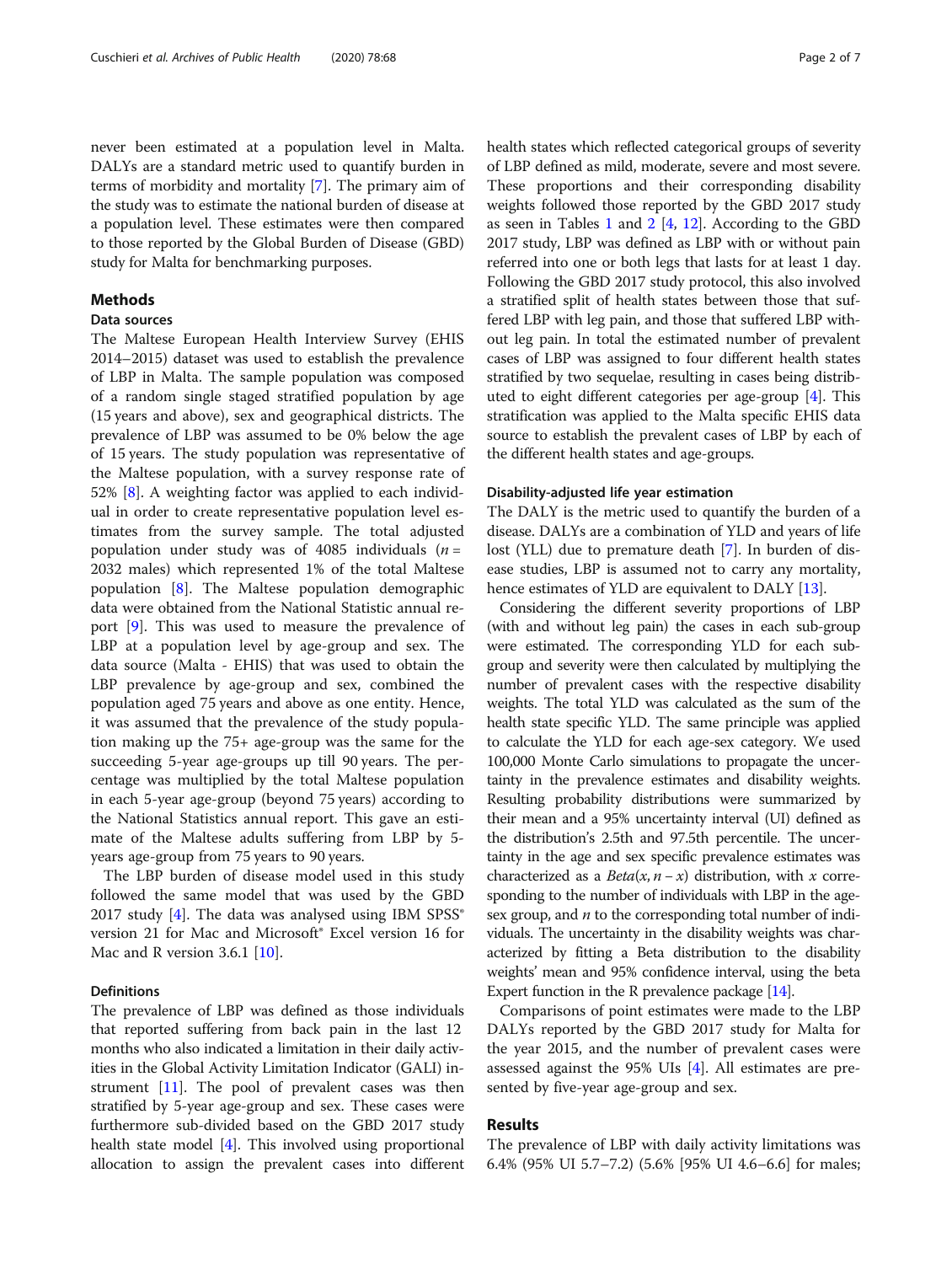<span id="page-2-0"></span>

| Table 1 Summary of the health status definitions, proportions and the associated disability weights (with corresponding 95% |  |  |  |  |
|-----------------------------------------------------------------------------------------------------------------------------|--|--|--|--|
| confidence intervals] CIJ) used for this study as reported by the GBD2017 study                                             |  |  |  |  |

| Health State                                | Proportion | Disability weight (CI) |
|---------------------------------------------|------------|------------------------|
| Overall low back pain                       | 100%       | N/A                    |
| Low back pain with leg pain                 | (Table 2)  |                        |
| Low back pain without leg pain              | (Table 2)  |                        |
| Low back pain with leg pain, mild           | 27%        | $0.02$ $(0.01 - 0.04)$ |
| Low back pain with leg pain, moderate       | 36%        | $0.05(0.04 - 0.08)$    |
| Low back pain with leg pain, severe         | 14%        | $0.33(0.22 - 0.45)$    |
| Low back pain with leg pain, most severe    | 23%        | $0.38(0.26 - 0.52)$    |
| Low back pain without leg pain, mild        | 41%        | $0.02$ $(0.01 - 0.04)$ |
| Low back pain without leg pain, moderate    | 35%        | $0.05(0.04 - 0.08)$    |
| Low back pain without leg pain, severe      | 10%        | $0.27(0.18 - 0.37)$    |
| Low back pain without leg pain, most severe | 14%        | $0.37(0.25 - 0.51)$    |

7.3% [95% UI 6.2–8.4] for females), corresponding to a total of 23,649 Maltese (95% UI 20,974–26,463) suffering from LBP (10,202 [95% UI 8475–10,089]) for males; 13, 447 [95% UI 11,440–15,576]) for females). The burden of LBP among the Maltese population was 716 (95% UI 558–896) DALYs per 100,000 in a year, which corresponds to a total of 2633 (95% UI 2053–3298) healthy life years lost in a year.

There were clear differences in how LBP affected males and females. It was observed that females experienced a higher LBP burden (739 [95% UI 575–927] DALYs per 100,000) than males (693 [95% UI 541–867] DALYs per 100,000). When stratified by age, DALYs increased with increasing age-groups (Fig. [1](#page-3-0)). Females exhibited the highest burden between 65 to 69 years while the males' highest burden was between 60 to 64 years.

Our LBP DALY estimates (716 [95% UI 558–896] DALYs per 100,000) were lower than those of the GBD 2017 study (1829 [95% UI 1300–2466] DALYs per 100, 000) for Malta for the reference year 2015. The GBD 2017 estimates were found to be higher than our national estimation on age and sex stratification (Fig. [2](#page-3-0)). Considering the uncertainty intervals of the disability weights, it was observed that the GBD 2017 had much wider uncertainty intervals than the current study. Overlap of the uncertainty intervals for both studies was evident especially for the male population (Fig. [2\)](#page-3-0). Our LBP prevalence estimates were much lower than those for the GBD 2017 study on age- and sex stratification (Fig. [3](#page-4-0)) and were found outside of the uncertainty intervals (UIs). The male 15 to 19 age-group had the lowest LBP prevalence relative difference with the GBD estimate 2.4

Table 2 Proportions of individuals with low back pain and leg pain according to age groups as reported by the GBD2017 study

| Age Group | Proportion (%) without leg pain | Proportion (%) with leg pain |
|-----------|---------------------------------|------------------------------|
| $15 - 19$ | 84%                             | 16%                          |
| $20 - 24$ | 77%                             | 23%                          |
| $25 - 29$ | 71%                             | 29%                          |
| $30 - 34$ | 69%                             | 31%                          |
| $35 - 39$ | 67%                             | 33%                          |
| $40 - 44$ | 66%                             | 34%                          |
| $45 - 49$ | 64%                             | 36%                          |
| $50 - 54$ | 64%                             | 36%                          |
| $55 - 59$ | 63%                             | 37%                          |
| $60 - 64$ | 63%                             | 37%                          |
| $65 - 69$ | 63%                             | 37%                          |
| $70 - 74$ | 63%                             | 37%                          |
| $75 - 79$ | 65%                             | 35%                          |
| $80 - 84$ | 68%                             | 32%                          |
| $85 - 89$ | 72%                             | 28%                          |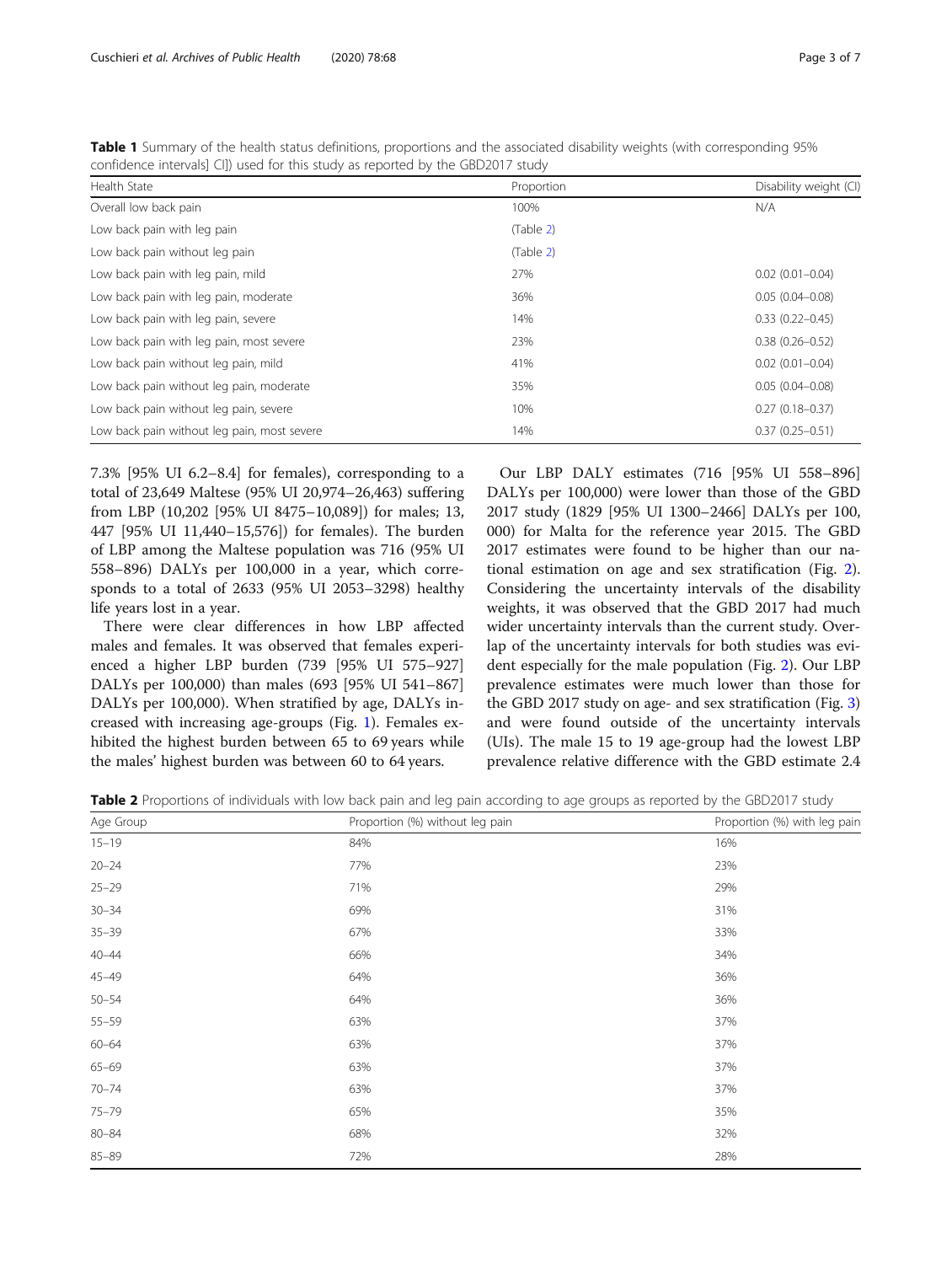<span id="page-3-0"></span>

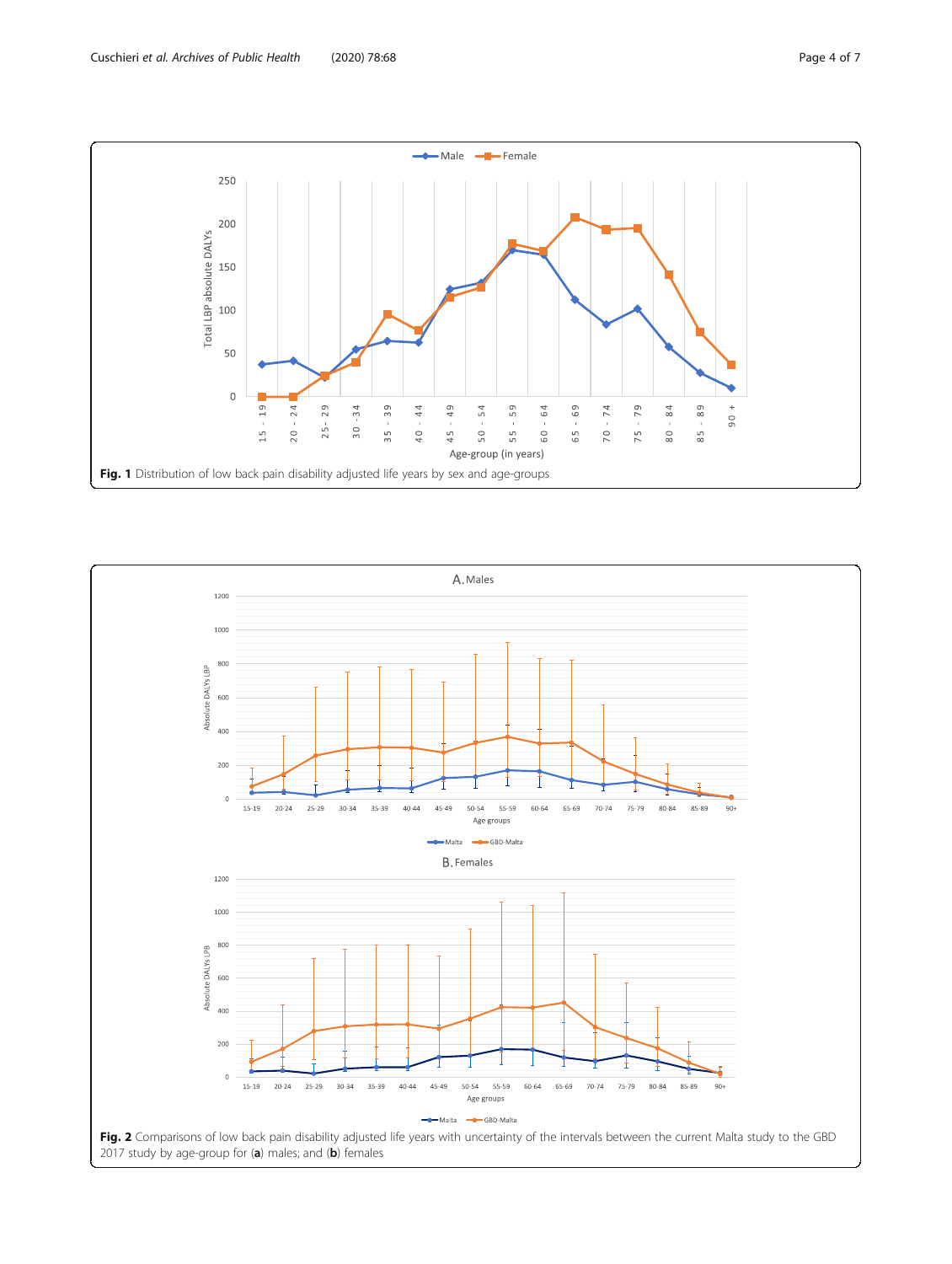<span id="page-4-0"></span>

times greater than our estimates. On the other hand, a larger difference was observed in the 65 to 69 age-group for the males, where the GBD estimates were 3.3 times greater. A similar picture could be observed for the female population, with the 90 age-group having the lowest relative difference, whereby the GBD estimates were 1.2 times greater than our estimate. While the largest difference was in the 60 to 64 age-group, with the GBD estimates were 2.8 times greater. Our YLD per case estimate (0.11) was also found to be lower than that of the GDB 2017 study (0.14 YLD/case).

## **Discussion**

LBP is a public health concern which is affecting one in six Maltese. In fact, GBD reports that since 2007 LBP has been ranked the highest cause of disability as reflected by YLD in Malta [\[15](#page-6-0)]. Primary prevention strategies targeting LBP along with other chronic disease are priorities. These should follow a multisectoral

approach, involving policymakers, public health officials, social services, health-care and management committees of workplaces [\[16\]](#page-6-0).

Our study found that females experienced a higher LBP burden than males, similar to other European studies [[17](#page-6-0), [18](#page-6-0)]. When assessing sex differences across agegroups, Maltese females exhibited the highest burden discrepancy from males after the age of 60. Possible explanations for this finding could be that LBP is associated with the onset of menopause and to the reported fact that female obesity prevalence is higher than their male counterparts in this age-group  $[19]$  $[19]$ . There were vast differences in estimates of DALYs for Malta when our study's DALYs were compared to the GBD 2017 study estimates for the reference year 2015. Both estimates followed the same disease model, severity proportions and disability weights for the year 2015. The differences were the case definition of LBP, the population data source and the prevalence of LBP. The case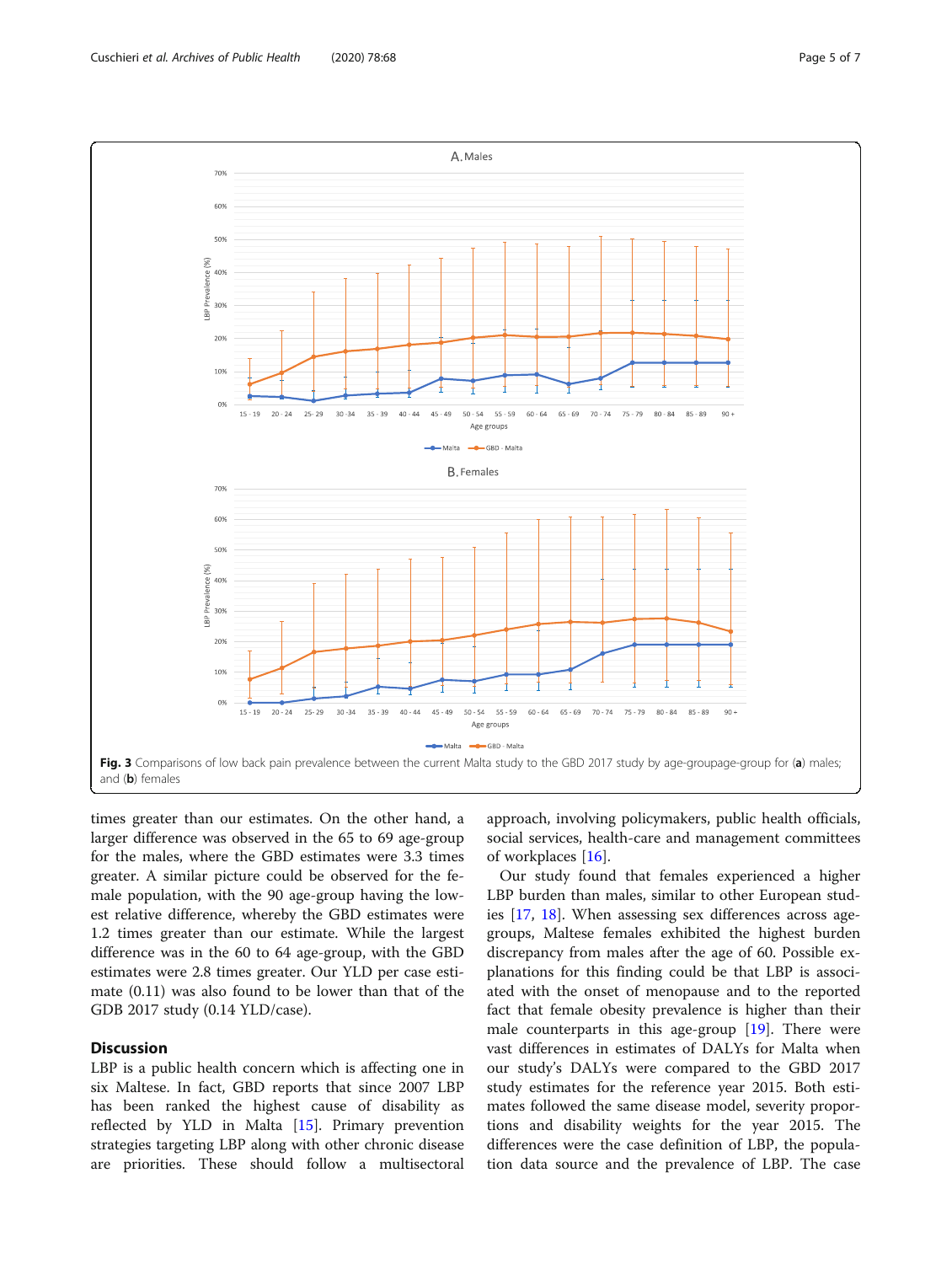definition used in this study was stricter compared to the one used in the GBD 2017 with the inclusion of GALI, whereas in GBD 2017, LBP was defined as any type of LBP for at least 1 day. The GBD 2017 LBP data source originated from an older Malta-specific EHIS than the current study. Hence, the difference in case definition and data source could have led to the discrepancies in the prevalence rate. Using a more specific case definition and up-to-date survey data should enable a more accurate indication of the burden of LBP in Malta. On the other hand, a potential reason to the differences in the YLD per case is due to the variations in the proportion with leg pain vary by age. Of note, an overlap in DALY UIs was observed between this study and the GBD.

#### Study limitations

The study population data source was obtained from a health interview survey. This consisted of self-reported weighed data that was representative of the whole Maltese population. Such data are subject to self-reporting bias and may have had an effect on the LBP prevalence. Since the definition used in this study included LBP that caused a limitation in the past 12 months, an element of underestimation might have been present. Individuals might not recall one episode that occurred a long time ago and then subsided. On the other hand, the prevalence of LBP beyond 75 years was assumed to be the same for all the following age-groups up till the age of 90 years. This may have led to an overestimation of the LBP in each of these age-groups since according to the GBD 2017 study, the LBP prevalence was on the decline as age progressed beyond 75 years. In order to try to correct for this overestimation, the cases of LBP were defined in accordance to the presence of disability limitations. However, of note, the LBP prevalence estimated within this study was found to be lower than the LBP prevalence reported by GBD 2017 study for Malta. Furthermore, the GBD study corrects for any overlap between LBP and injuries which was not feasible in our study since data was obtained from a survey. Consequently, a higher degree of overestimation of LBP prevalence could be present in our study. The duration of LBP was not considered in the definition nor in the analysis, but this is consistent with the model used in GBD 2017. It was assumed that the severity proportions of LBP and their corresponding disability weights, as reported by the GBD 2017 study, were the same in Malta. Differences in DALY estimates between the current study and the GBD 2017 study could be resulting from methodological differences such as mode of data collection, validation of instruments and representativeness of the samples [[20\]](#page-6-0).

#### Implications for policy and practice

This study was based on nationally representative selfreported data, whilst it is not without limitation, but reflects the characteristics of the Maltese population. On the other hand, the GBD study based its estimates on different sources, not necessarily on local data or else based on old local data, which might be the reason for the observed discrepancies. It is important for policy makers to be able to relate findings from national surveys and other sources of estimates with those of the GBD study. If national population health surveys are going to be utilized it is essential to consider the elderly population since this population exhibits the highest disease burden. If the GBD study estimates are not consistent with national knowledge, there is real risk that policy makers will be challenged over which set of results they should relate to. It is therefore important that examples, such as those found in our study, are highlighted and worked through so that we can improve both national and GBD studies. If they are not, there is a major issue that burden of disease estimates could end up guiding incorrect decisions on policy direction or resource allocation. Hence, GBD should continue to integrate locally sourced data into their models in order to improve the DALYs estimates of each country. However, it is essential that the sourced data is up to date and there is the incorporation of country-specific severity distributions in the models. This can be achieved by local collaborations with clinicians and public health experts in order to generate proxy definitions for health states [[21](#page-6-0)]. Local researchers should be continuously encouraged to be enrolled as GBD study collaborators, critically review the results of the country and ensure that up to date data sources are used for the national burden of disease estimates.

## Conclusions

LBP imposes a substantial burden on the Maltese population. The aetiology of LBP is multifactorial and hence it is suggested that a multisectoral preventive approach should be considered. The discrepancies observed between the national burden of disease and the global burden of disease study put forward the recommendation of integration of updated locally sourced data into the GBD model and increase the collaborations with local researchers. This would improve the DALY estimations for each country.

#### Abbreviations

DALYs: Disability adjusted life years; EHIS: European Health Interview Survey; GALI: Global activity limitation indicator; GBD: Global burden of disease; LBP: Low back pain; UI: Uncertainty interval; YLD: Years lived with disability; YLL: Years of life lost

#### Acknowledgments

Acknowledgment is being forward to Dr. Kathleen England, whom without her valuable work on Malta EHIS data set, this study would not have been